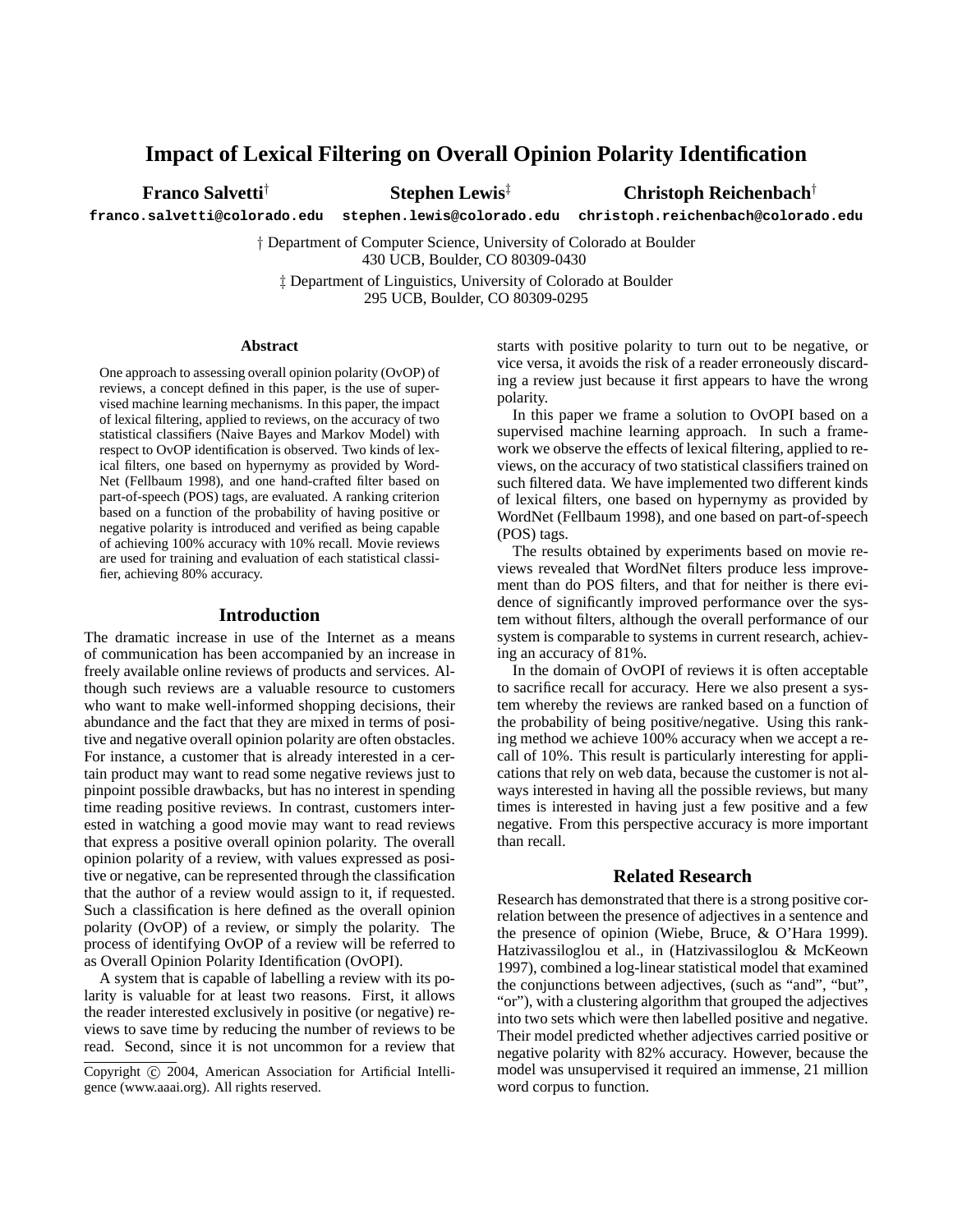Turney extracted n-grams based on adjectives (Turney 2002). In order to determine if an adjective had a positive/negative polarity he used AltaVista and its function NEAR. He combined the number of co-occurrences of the adjective under investigation NEAR the adjective 'excellent' and NEAR the adjective 'poor' thinking that high occurrence NEAR 'poor' implies negative polarity and high occurrence NEAR 'excellent' implies positive polarity. Turney achieved an average of 74% accuracy in OvOPI across all domains. The performance on movie reviews, however, was especially poor at only 65.8%, indicating that OvOPI for movie reviews is a more difficult task than for other product reviews.

Pang et al. concluded that the task of polarity classification was not the same as topic classification (Pang, Lee, & Vaithyanathan 2002). They applied Naïve Bayes, Maximum Entropy and Support Vector Machine classification techniques to the identification of the polarity of movie reviews. They reported that the Na¨ıve Bayes method returned a 77.3% accuracy using bigrams. Their best results came using unigrams, calculated by the Support Vector Machine at 82.9% accuracy. Maximum Entropy performed best using both unigrams and bigrams at 80.8% accuracy, and Naïve Bayes performed best at 81.5% using unigrams with POS tags.

## **Statistical approaches to polarity identification**

There are many possible approaches to identifying the actual polarity of a document. Our analysis uses statistical methods, namely supervised machine learning, to identify the likelihood of reviews having "positive" or "negative" polarity with respect to previously hand-classified training data. These methods are fairly standard and well-understood; we list them below for the sake of completeness:

## **Na¨ıve Bayes Classifier**

In this paper the "features" used to develop Naïve Bayes are referred to as "attributes" to avoid confusion with text "features." In our approach, all word/POS-tag pairs that appear in the training data are collected and used as attributes. Our implementation of Naïve Bayes (see e.g. (Russell & Norvig 2003), p482). One interesting aspect of our particular application of Naïve Bayes is that we consider both the probabilities of attributes being present and the probabilities of them not being present. As most attributes do not appear in a test review, this means that most factors in the product probability are based on what is not written in it. This is one major difference from Markov Model classifiers.

## **Classifier based on Markov Models**

Because the Naïve Bayes classifier defined in the previous section builds probabilistic models based on individual occurrences of words, it is provided with relatively little information regarding the phrasal structure. Markov Models ((Russell & Norvig 2003), p538), however, do capture this information. As such, we implemented a classifier based on two Markov language models: One for positive, and another for negative reviews.

## **Features for analysis**

Statistical analysis depends on a sequence of tokens it uses as characteristical features of the objects it attempts to analyze; the only necessary property of these features is that it must be possible to identify whether two features are equal.

The most straightforward way of dealing with the information we find within reviews would be to use individual words from the review data as tokens. However, just using the words discards semantic information about the remainder of the sentence; as such, it may be desirable to first perform some sort of semantic analysis to enrich the tokens with useful information, or even discard misleading or irrelevant information (noise), in order to increase accuracy.

Three basic approaches for handling this kind of data preprocessing come to mind:

- Leave the data as-is: Each word will be represented by itself
- Parts-of-speech tagging: Each word is enriched by a POS tag, as determined by a standard tagging technique (such as the Brill Tagger (Brill 1995))
- Perform POS tagging and parse (using e.g. the Penn Treebank (Marcus, Santorini, & Marcinkiewicz 1994))

Unfortunately, the third approach not only had severe performance issues during our early experiments, but also raises conceptional questions of how such data would be incorporated into a statistical analysis. We thus focus our analysis in this paper on POS-tagged data (sentences consisting of words enriched with information about their parts of speech), which seems to be a good candidate for a worthwhile source of information, for the following reasons:

- 1. As discussed in (Losee 2001), information retrieval with POS-tagged data improves the quality of an analysis in many cases,
- 2. It is a computationally inexpensive way of increasing the amount of (potentially) relevant information,
- 3. It gives rise to POS-based filtering techniques for further refinement, as we discuss below.

We thus make the following assumptions about our test and training data:

- 1. All words are transformed into upper case,
- 2. All words are stemmed,
- 3. All words are transformed into (word, POS) tuples by POS tagging (notation word / POS).

All of these are computationally easy to achieve (with a reasonable amount of accuracy) using the Brill Tagger.

## **Experiments**

## **Settings**

- Data: taken from Cornell Data (Pang, Lee, & Vaithyanathan 2002)
- Part-of-speech tagger: Brill tagger (Brill 1995)
- WordNet: WordNet version 1.7.13 (Fellbaum 1998)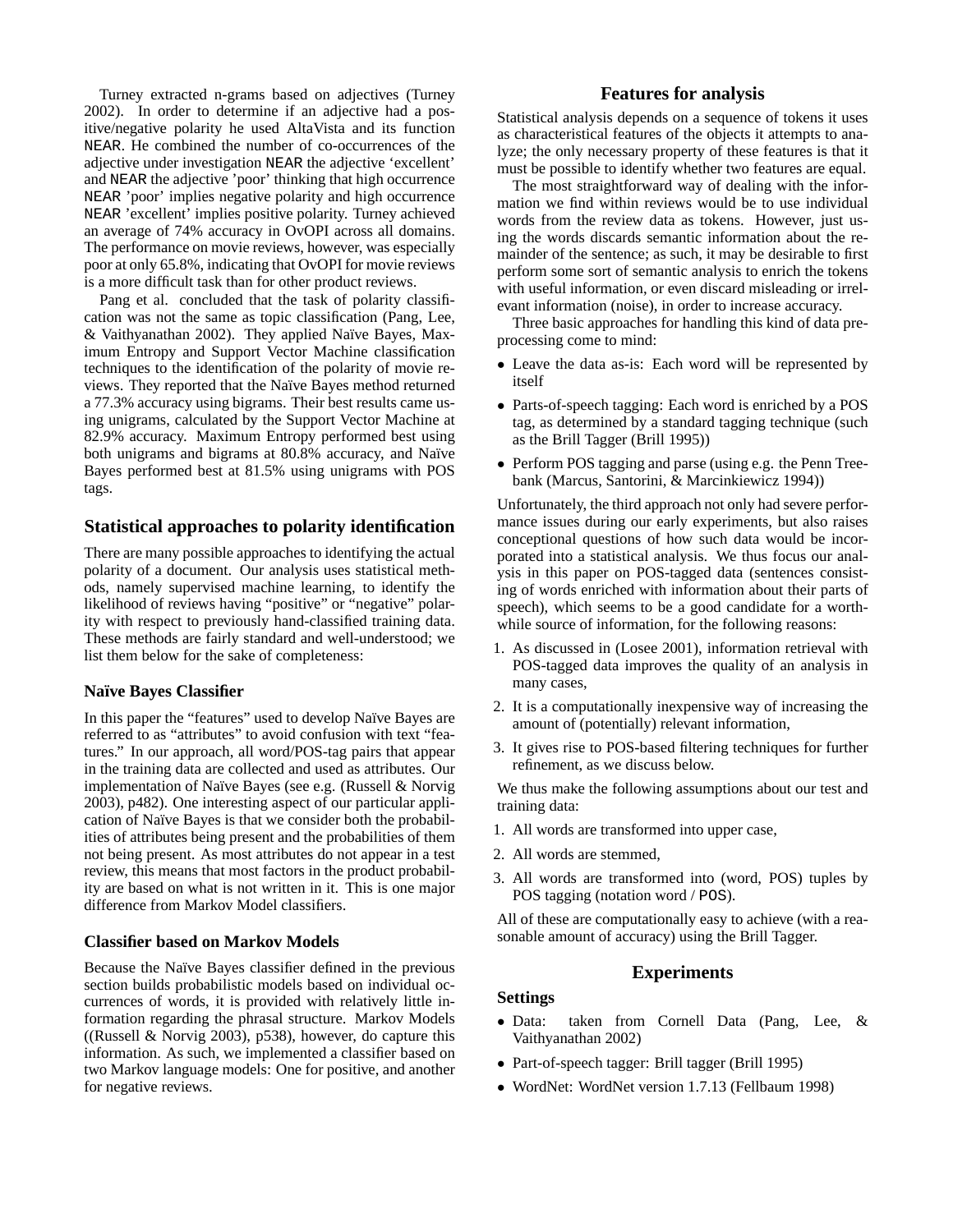Movie reviews are used for training and evaluation of each statistical classifier. The decision to use only movie reviews for training and test data was based on the fact that OvOPI of movie reviews is particularly challenging as shown in (Turney 2002), and therefore can be considered a good environment for testing any system designed for OvOPI. The other reason for using movie reviews is the availability of large bodies of free data on the web. Specifically we used the data available through Cornell University from the Internet Movie Database. The Cornell data consists of 27,000 movie reviews in HTML form, using 35 different rating scales such as  $A...$  F or  $1...10$  in addition to the common 5 star system. We divided them into two classes (positive and negative) and took 100 reviews from each class as the test set. For training sets, we first identified the reviews most likely to be positive or negative. For instance, when reviews contained letter grade ratings, only the A and F reviews were selected. This was done in an attempt to minimize the effects of conflicting polarities. From these reviews, we randomly sampled from 50 to 750 (in increments of 50) reviews from the remaining reviews in each class. This resulted in training set sizes of 100, 200, ..., 1500 (in increments of 100). HTML documents were converted to plain text, tagged using the Brill tagger, and fed into filters and classifiers. The particular combinations of filters and classifiers and their results are described in the following sections.

The fact that as a training set we used data labelled by a reader and not directly by the writer poses a potential problem. We are learning a function that has to mimic the label identified by the writer, but we are using data labelled by the reader. We assume that this is an acceptable approximation because there is a strong practical relation between the label identified by the original writer and the reader. The authors themselves may not have made the polarity classifications, but we assume that language is an efficient form of communication. As such, variances between author and reader classification should be minimal.

### **Na¨ıve Bayes**

According to linguistic research, adjectives alone are good indicators of subjective expressions (Wiebe 2000). Therefore, determining semantic orientation by analyzing occurrences of individual adjectives in a text should be an effective method. To identify the semantic orientation of movie reviews, a Naïve Bayes classifier using adjectives is a promising model. The effectiveness of adjectives compared to other parts-of-speech is evaluated by applying and comparing the results on data with only adjectives against data with all parts-of-speech. The impact of at-level generalization from adjectives to synsets is also measured. The Naïve Bayes classifier described above was applied to:

- 1. tagged data
- 2. data containing only the adjectives
- 3. data containing only the synsets of the adjectives

The adjectives in 3 were generalized to at-level synsets (or "Sets of Synonyms"; see "WordNet filtering", below) using a combination of the POS filter module and the generalization filter module. For each training data set, add-one

| Size | All-POS | Н    | $JJ+WN$ |
|------|---------|------|---------|
| 100  | .615    | .640 | .650    |
| 200  | .740    | .670 | .665    |
| 300  | .745    | .700 | .690    |
| 400  | .740    | .700 | .730    |
| 500  | .740    | .705 | .705    |
| 600  | .760    | .710 | .670    |
| 700  | .775    | .715 | .710    |
| 800  | .765    | .715 | .700    |
| 900  | .785    | .725 | .710    |
| 1000 | .765    | .755 | .720    |
| 1100 | .785    | .750 | .760    |
| 1200 | .765    | .734 | .750    |
| 1300 | .775    | .730 | .710    |
| 1400 | .775    | .735 | .745    |
| 1500 | .795    | .730 | .735    |

Table 1: Accuracies of Naïve Bayes classifier. JJ means "adjectives only", WN indicates synset mapping using the generalization filter.

smoothing was applied to the Naïve Bayes classifier. Table 1 shows the resulting accuracies of each data set type and size. The results indicate that at-level generalization of adjectives is not effective and that extracting only adjectives degrades the classifier. However, this does not imply that filtering does not work. Adjectives constitute 7.5% of the text in the data. The accuracy achieved on such a small portion of the data indicates that a significant portion of the SO information is carried in the adjectives alone. Although the resulting accuracies are better in all-POS data, adjectives can still be considered good clues of semantic orientation.

#### **Markov Model**

Three types of data are applied to the Markov Model classifiers described previously:

- 1. Tagged data without any filtering,
- 2. Tagged data with POS filters,
- 3. Tagged data with both POS filters and generalization filters.
- Witten-Bell smoothing is applied to this classifier.

## **Part of Speech Filters**

Careful analysis of movie reviews has made it clear that even the most positive reviews have portions with negative polarity or no clear polarity at all. Since the training data used here consists of complete classified reviews, the presence of parts with conflicting polarities or lack of polarity within a review presents a major obstacle for accurate OvOPI. As illustration of this inconsistent polarity, the following were all taken from a single review<sup>1</sup>.

 $1$ APOLLO 13, A film review by Mark R. Leeper, Copyright c 1995 Mark R. Leeper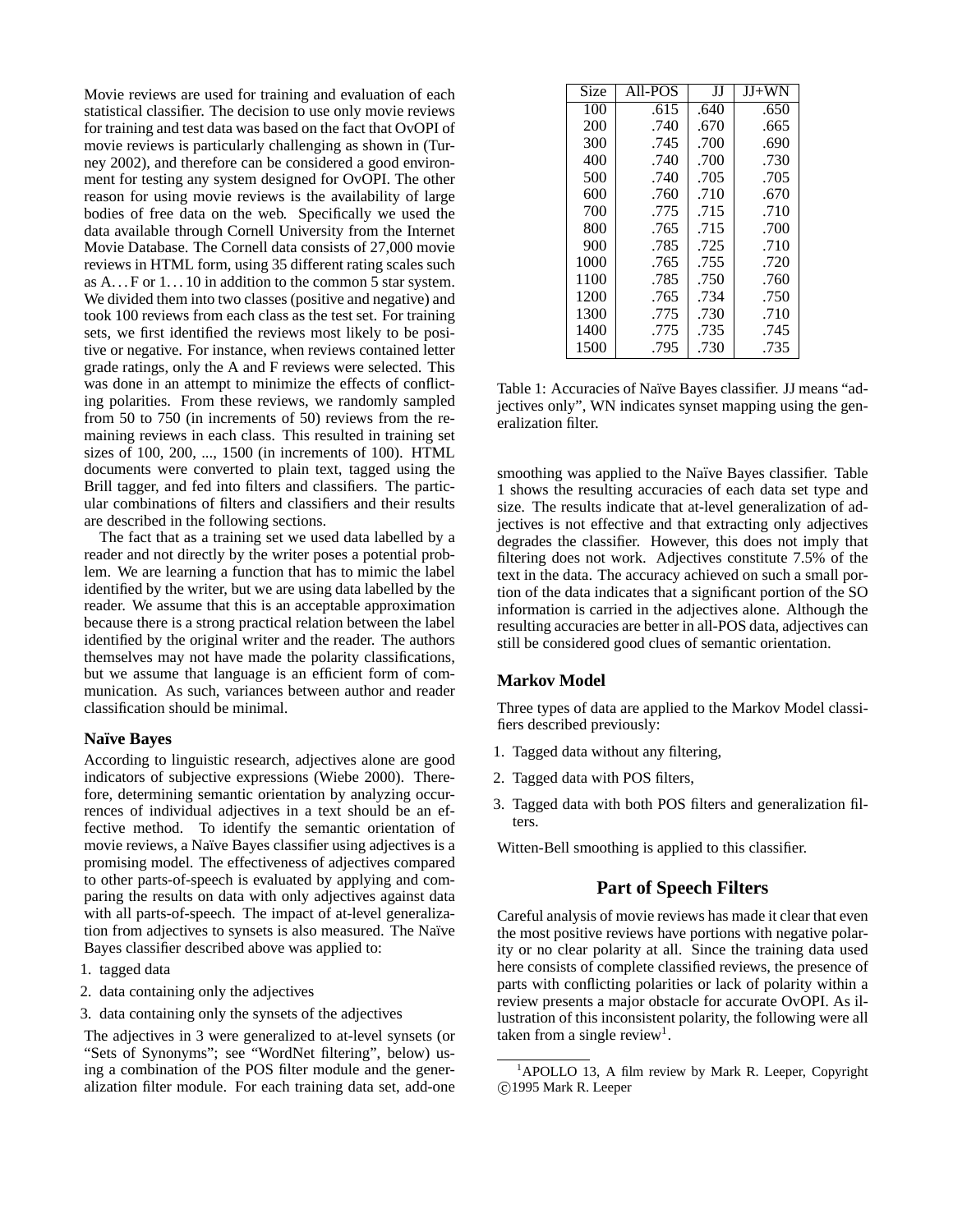| (1a) | Copula Conversion   | $is/\star \rightarrow \star$ /COP |
|------|---------------------|-----------------------------------|
| (1b) | Negation conversion | $not/* \rightarrow /NEG$          |
| (2)  | Noun generalization | $* / NN \rightarrow / NN$         |
| (3)  | POS Tossing         | */CC $\rightarrow$ 0              |

Figure 1: Abbreviated filter rule specification (illustrative details only)

"Special effects are first-rate" (positive polarity) "The character is written thinly" (negative polarity) "The scenes were shot in short segments" (no clear polarity)

This observation can be taken to lower levels as well. Individual phrases and words vary in their contribution to opinion polarity. It may even be said that only some part of the meaning of a word contributes to opinion polarity (see WordNet filter section). Any portion that does not contribute to the OvOP is noise. To reduce noise, filters were developed that use POS tags to do the following.

- 1. Introduce custom parts of speech when the tagger does not provide desired specificity (negation and copula).
- 2. Remove the words that are least likely to contribute to the polarity of a review (determiner, preposition, etc.)
- 3. Reduce parts of speech that introduce unnecessary variance to POS only. It may be useful, for instance, for the classifier to record the presence of a proper noun. However, to include individual proper nouns would unnecessarily decrease the probability of finding the same n-grams in the test data.

Experimentation involved multiple combinations of such filter rules, yielding several separate filters. An example of a specification of POS filter rules is shown in Figure 1.

The POS filters are not designed to reduce the effects of conflicting polarity. They are only designed to reduce the effect of lack of polarity. The effects of conflicting polarity have instead been addressed by careful preparation of the training data, as mentioned earlier.

One design principle of the filter rules is that they filter out parts of speech that do not contribute to the semantic orientation and keep the parts of speech that do contribute such meaning. Based on analysis of movie review texts, we devised "filter rules" that take Brill-tagged text as input and return less noisy, more concentrated sentences that have a combination of words and word/POS-tag pairs removed from the original. A summary of the filter rules defined in this experiment is shown in Table 2.

Wiebe et al., as well as other researchers, showed that subjectivity is especially concentrated in adjectives (Wiebe, Bruce, & O'Hara 1999; Department ; Turney & Littman 2003). Therefore, no adjectives or their tags were removed, nor were copula verbs or negative markers. However, noisy information such as determiners, foreign words, prepositions, modal verbs, possessives, particles, interjections, etc. were removed from the text stream. Other parts of speech,

| POS <sup>1</sup> | $r_1$ | $r_2$ | $r_{3}% \rightarrow\gamma\gamma$ | $r_4$ | $r_5$ |
|------------------|-------|-------|----------------------------------|-------|-------|
| $JI^2$           | K     | K     | K                                | K     | K     |
| RB <sup>3</sup>  | D     | K     | K                                | K     | $K^4$ |
| <b>VBG</b>       | K     | K     | K                                | K     | D     |
| <b>VBN</b>       | K     | K     | K                                | K     | D     |
| $NN^5$           | G     | G     | G                                | G     | G     |
| <b>VBZ</b>       | D     | D     | K                                | K     | D     |
| CC               | D     | D     | D                                | K     | K     |
| COP <sup>6</sup> | K     | K     | K                                | K     | K     |
|                  |       |       |                                  |       |       |

K: Keep D: Drop G: Generalize

<sup>1</sup>Abbreviations of POSs are based on the tree bank's notation 2 JJ includes JJ, JJR and JJS

<sup>3</sup>RB includes RB, RBR and RBS except "not"

<sup>4</sup>RBRs are dropped and RB and RBS stay

<sup>5</sup>NN and NNS are generalized to NN, and NNP and NNPS are generalized to NNP

 ${}^{6}$ COPS are particular verbs: is, was, am, are, were, be, been, like, liked, dislike, disliked, hate, hated, seem and seemed

Table 2: Summary of POS filter rules

such as nouns and verbs, were removed but their POS-tags were retained. The output returned from the filter did not keep the original sentence structure. The concrete POS filtering rules applied in this experiment are shown in Table 2. The following is an example of the sentence preprocessing:

- All Steve Martin fans should be impressed with this wonderful new comedy
- /NNP /NNP /NN be/COP /VBN wonderful/JJ new/JJ /NN

The resulting accuracies on POS filter rules and different sizes of data sets are listed in Table 3.

### **WordNet filtering**

In non-technical written text it is uncommon to encounter repetitions of identical words; this is generally considered "bad style". As such, many authors attempt to use synonyms for words whose meanings they need often, propositions, or even generalizations. We attempted to address two of these perceived issues by identifying words with a set of likely synonyms, and by *hypernymy generalization*. For the implementation of these techniques, we took advantage of the WordNet (Fellbaum 1998) system, which provides the former by means of *synsets* for four separate classes of words (verbs, nouns, adjectives and adverbs), and the latter through *hypernymy relations* between synsets of the same class.

### **Synonyms**

WordNet maps each of the words it supports into a synset, which is an abstract entity encompassing all words with a "reasonably" similar meaning. In the case of ambiguous words, multiple synsets may exist for a word; in these instances, we picked the first one.

Note that synonyms (and general WordNet processing) are only available in instances where the word under consideration falls in one of the four classes of words we outlined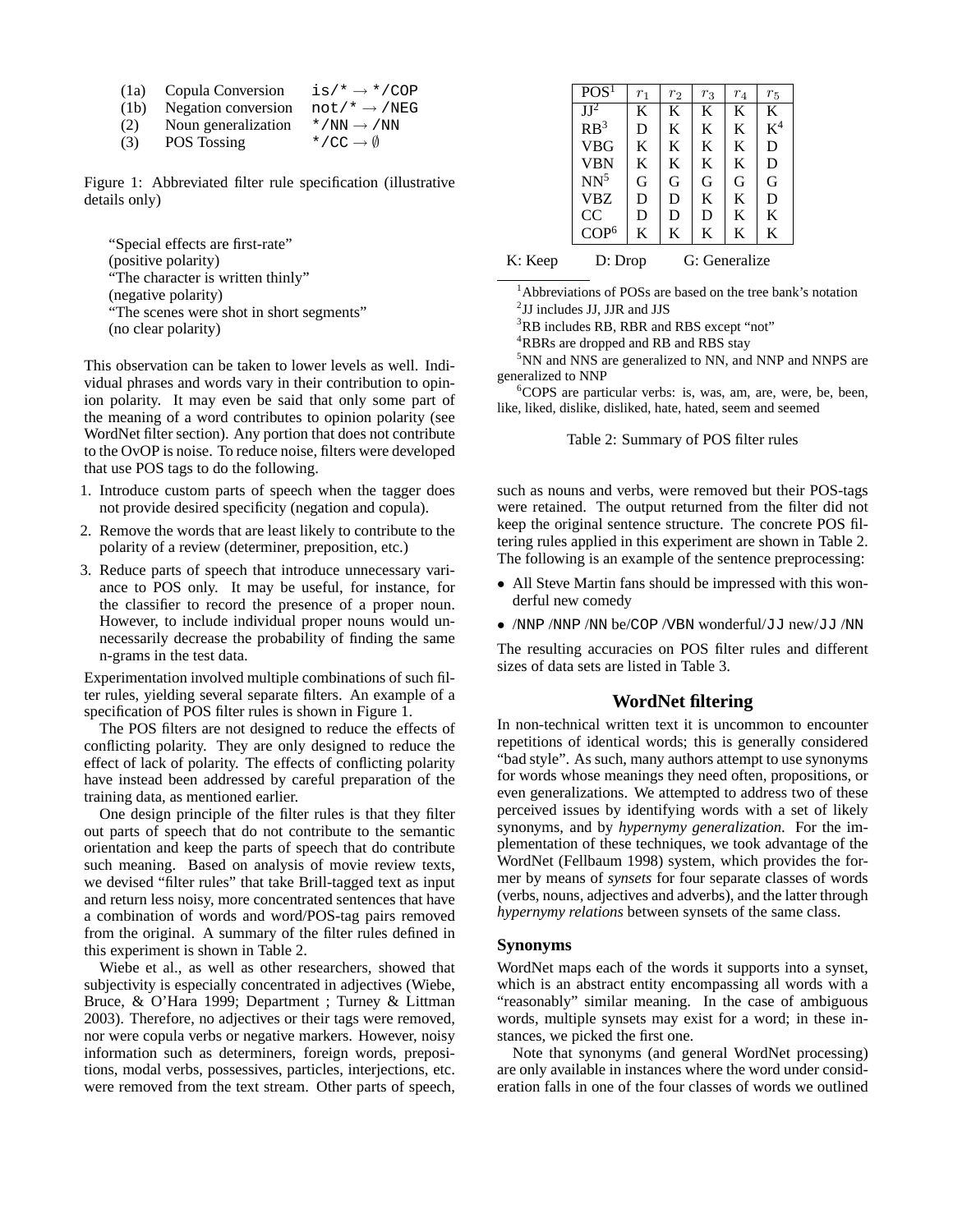| size | $r_1$ | r <sub>2</sub> | $r_3$ | $r_4$ | $r_{5}$ | All-POS |
|------|-------|----------------|-------|-------|---------|---------|
| 100  | .555  | .625           | .625  | .630  | .630    | .575    |
| 200  | .675  | .710           | .710  | .700  | .700    | .655    |
| 300  | .660  | .635           | .635  | .655  | .655    | .675    |
| 400  | .700  | .660           | .660  | .685  | .685    | .710    |
| 500  | .640  | .665           | .665  | .680  | .680    | .720    |
| 600  | .685  | .750           | .750  | .765  | .765    | .745    |
| 700  | .705  | .700           | .700  | .690  | .690    | .735    |
| 800  | .700  | .740           | .740  | .715  | .715    | .690    |
| 900  | .700  | .740           | .740  | .765  | .765    | .760    |
| 1000 | .730  | .745           | .745  | .730  | .730    | .765    |
| 1100 | .750  | .745           | .745  | .715  | .715    | .775    |
| 1200 | .710  | .710           | .710  | .720  | .720    | .765    |
| 1300 | .715  | .695           | .695  | .705  | .705    | .770    |
| 1400 | .755  | .745           | .745  | .755  | .755    | .805    |
| 1500 | .725  | .730           | .730  | .750  | .750    | .770    |

Table 3: Accuracies on POS filtering for the various rules.

above. We determined the appropriate category for each word by examining the tag it was assigned by the Brill tagger, not touching words which fell outside of these classes.

### **Hypernyms**

For verbs and nouns, WordNet provides a hypernymy relation, which can be informally described as follows: Let  $s_1$ ,  $s_2$  be synsets. Then  $s_1$  is hypernym of  $s_2$ , notation  $s_1 \succ s_2$ , if and only if anything that can be described by a word in  $s_2$ can also be described by a word in  $s_1$ , and  $s_1 \neq s_2$ .

For each of the hypernym categories, we determine a set of abstract synsets A such that, for any  $a \in A$ , there does not exist any s such that  $s \succ a$ .

We say that a synset h is a *Level n hypernym* of a synset s if and only if  $h \succ^* s$  and one of the following holds for some  $a \in \mathcal{A}$ :

1. 
$$
a \succ^n h
$$

2.  $s = h$  and  $a \succ^l s$ , with  $l < n$ 

For example, given the WordNet database, a hypernym generalization of level 4 for the nouns "movie" and "performance" will generalize both of them to one common synset which can be characterized by the word "communication."

#### **Analysis**

In order to determine the effects of translating words to synsets and performing hypernymization on them, we ran a series of tests on them, which quickly determined that the effects of pure synset translation were negligible. We thus experimented with the computation of level n hypernyms with  $n \in \{0 \dots 10\}$ , separately for nouns and verbs.

Our measurements showed that applying hypernym generalization to classifiers trained on large data sets caused a degradation in the quality of our classification due to a loss of information. Apparently, bigram classification is already capable of making use of the more fine-grained information gathered from reasonably-sized (1500+1500 reviews) training sets. For very small data sets (50 reviews and less), how-

ever, we observed an absolute improvement of 2.5% in comparison both to full generalization and no generalization at all. Increasing the size of the set of observable events by using trigram models resulted in a small gain (around 1%). Interestingly, the effect of verb generalization was relatively small in comparison to noun generalization for similar hypernymy levels.

We assume that the lack of improvement for large training corpora is due to at least the following reasons:

- WordNet is *too general* for our purposes: It considers many meanings and hypernymy relations which are rarely relevant to the field of Movie Reviews, but which potentially take precedence over other relations which might be more appropriate here.
- Choosing the first synset out of the set of choices is unlikely to yield the correct result, given the lack of Word-Net's specialization on our domain of focus.
- For reasonably large data sets, supervised learning mechanisms gain sufficient confidence with related words to make this particular auxiliary technique less useful.

Considering this, the use of a domain-specific database seems to be a promising approach to improving our performance for this technique.

## **Selection by Ranking**

The probabilistic models computed by the Naïve Bayes classifiers were sorted by log posterior odds on positive and negative orientations for the purpose of ranking, i.e. by a "score" computed as follows:

$$
score = \log Pr(+|rv) - \log Pr(-|rv)
$$

where

- rv is the review under consideration,
- $Pr(+|rv)$  is the probability of rv being a review of positive polarity,
- Pr( $-|rv$ ) analogously is the probability of the review being of negative polarity.

We modified the classifier so that it:

- 1. Sorts the reviews by log posterior odds
- 2. Returns the first N reviews as positive results
- 3. Returns the last N reviews as negative results

The resulting accuracies and recalls on different N are summarized in Table 4. The classifier was trained on the same 1500 review data set and was used with ranking on a repository of 200 reviews which were identical to the test data set. The result is very positive and indicates that adjectives provide enough sentiment to detect extremely positive or negative reviews with good accuracy. While the number of reviews returned is specified in this particular example, it is also possible to use assurance as the cutoff criterion by using posterior odds.